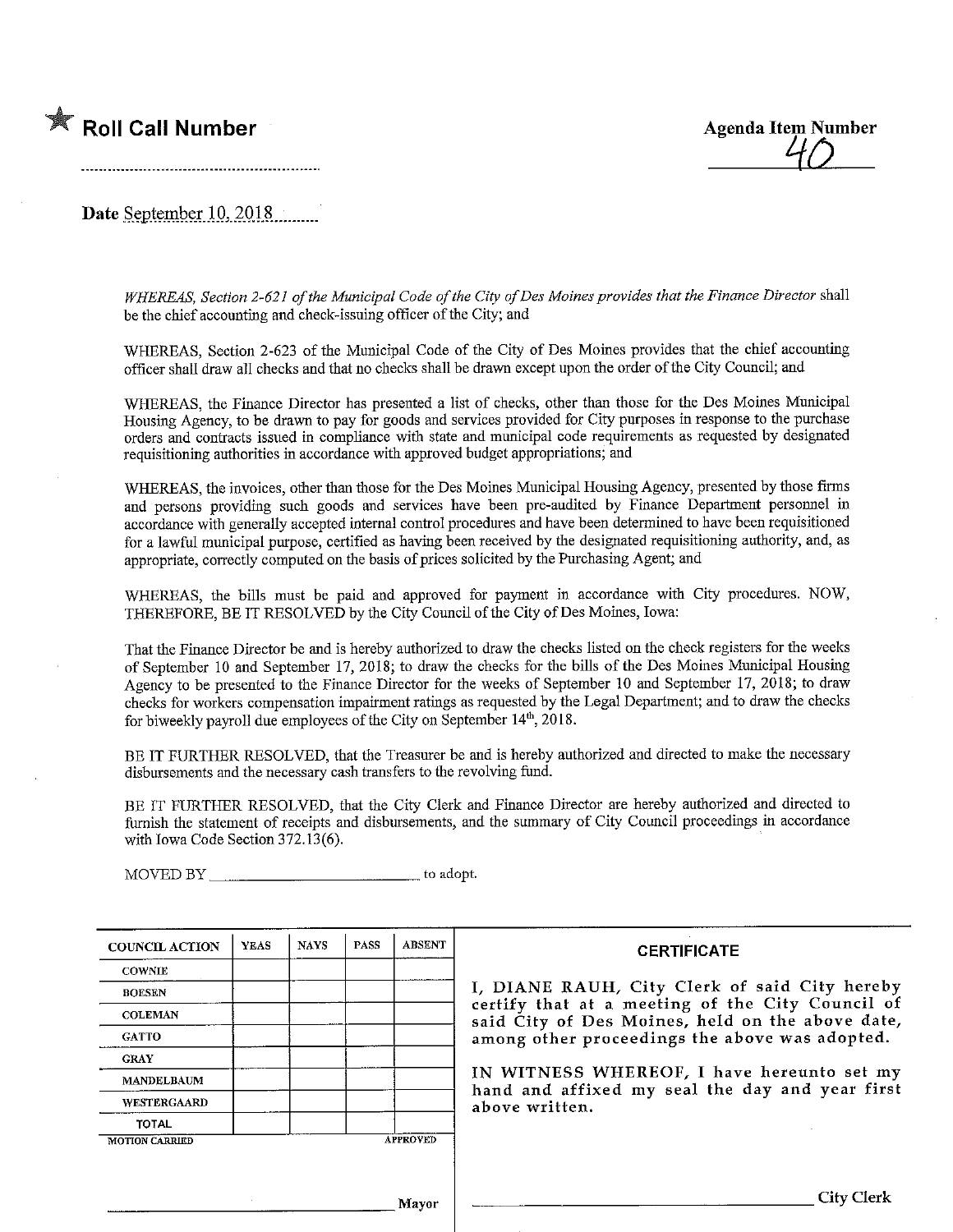$\overline{C}$ 

# CITY OF DES MOI

For Check Register of August 31,2018 As approved by City Council on August 20, 2018

#### (Roll Call No. 18-1424)

August 27,2018 Page No. 1

the work performed associated with the following listed construction contract partial payments has been constructed in the substantial compliance with the plans and specifications, and the Engineering Department hereby requests that the Finance Department process payment to the following contractors:

|                                 | <b>Project Title</b>                                        | <b>Contractor</b>                                                                                                                                                    | Partial<br>Payment<br>No. | Partial<br>Payment<br>Amount |
|---------------------------------|-------------------------------------------------------------|----------------------------------------------------------------------------------------------------------------------------------------------------------------------|---------------------------|------------------------------|
| <b>Activity ID</b><br>042018007 | 2018 Martin Luther King Jr. Parkway Streetlights<br>Upgrade | ABC Electrical Services,<br>$_{\rm LLC}$<br>Leroy Claire, President<br>5299 NE 15th Street<br>Des Moines, IA 50313                                                   | 01                        | \$190,226.18                 |
|                                 | Munis Contract No. 18077                                    |                                                                                                                                                                      |                           |                              |
| 042018011                       | 2018 Parking Garage Repair Program                          | Western Waterproofing<br>Company, Inc. d/b/a Western<br>Specialty Contractors<br>Jeffrey J. Kelley, President<br>1829 Industrial Circle<br>West Des Moines, IA 50265 | 03                        | \$107,650.11                 |
|                                 | Munis Contract No. 19001                                    |                                                                                                                                                                      |                           |                              |
| 062018004                       | Polk Boulevard Reconstruction from Grand Avenue to<br>I-235 | OMG Midwest, Inc. dba Des<br>Moines Asphalt & Paving<br>Jeffrey A. Chapman, General<br>Manager<br>2401 SE Tones Drive, Ste. 13<br>Ankeny, IA 50021                   | 03                        | \$249,369.74                 |
|                                 | Munis Contract No. 18107                                    |                                                                                                                                                                      |                           |                              |
| 062018005                       | 2018-2019 HMA Pavement Scarification and<br>Resurfacing     | Grimes Asphalt and Paving<br>Corporation<br>Kurt Rasmussen, President<br>5550 NE 22nd Street<br>Des Moines, IA 50313                                                 | 02                        | \$276,129.94                 |
|                                 | Munis Contract No. 18125                                    |                                                                                                                                                                      |                           |                              |
| 062018008                       | 2018 HMA Residential Paving Program                         | OMG Midwest, Inc. dba Des<br>Moines Asphalt & Paving<br>Jeffrey A. Chapman, General<br>Manager<br>2401 SE Tones Drive, Ste. 13<br>Ankeny, IA 50021                   | 03                        | \$280,987.35                 |
|                                 | Munis Contract No. 18088                                    |                                                                                                                                                                      |                           |                              |
| 092018001                       | 2018 Sidewalk Replacement Program                           | Ti-Zack Concrete, Inc.<br>Steve J. Rutt, President<br>39352 221st Avenue<br>Le Center, MN 56057                                                                      | 03                        | \$147,763.97                 |
|                                 | Munis Contract No. 18105                                    |                                                                                                                                                                      |                           |                              |
| 092018002                       | 2018 ADA Sidewalk Ramp Program - Contract 1                 | Ti-Zack Concrete, Inc.<br>Steve J. Rutt, President<br>39352 221st Avenue<br>Le Center, MN 56057                                                                      | 03                        | \$216,733.60                 |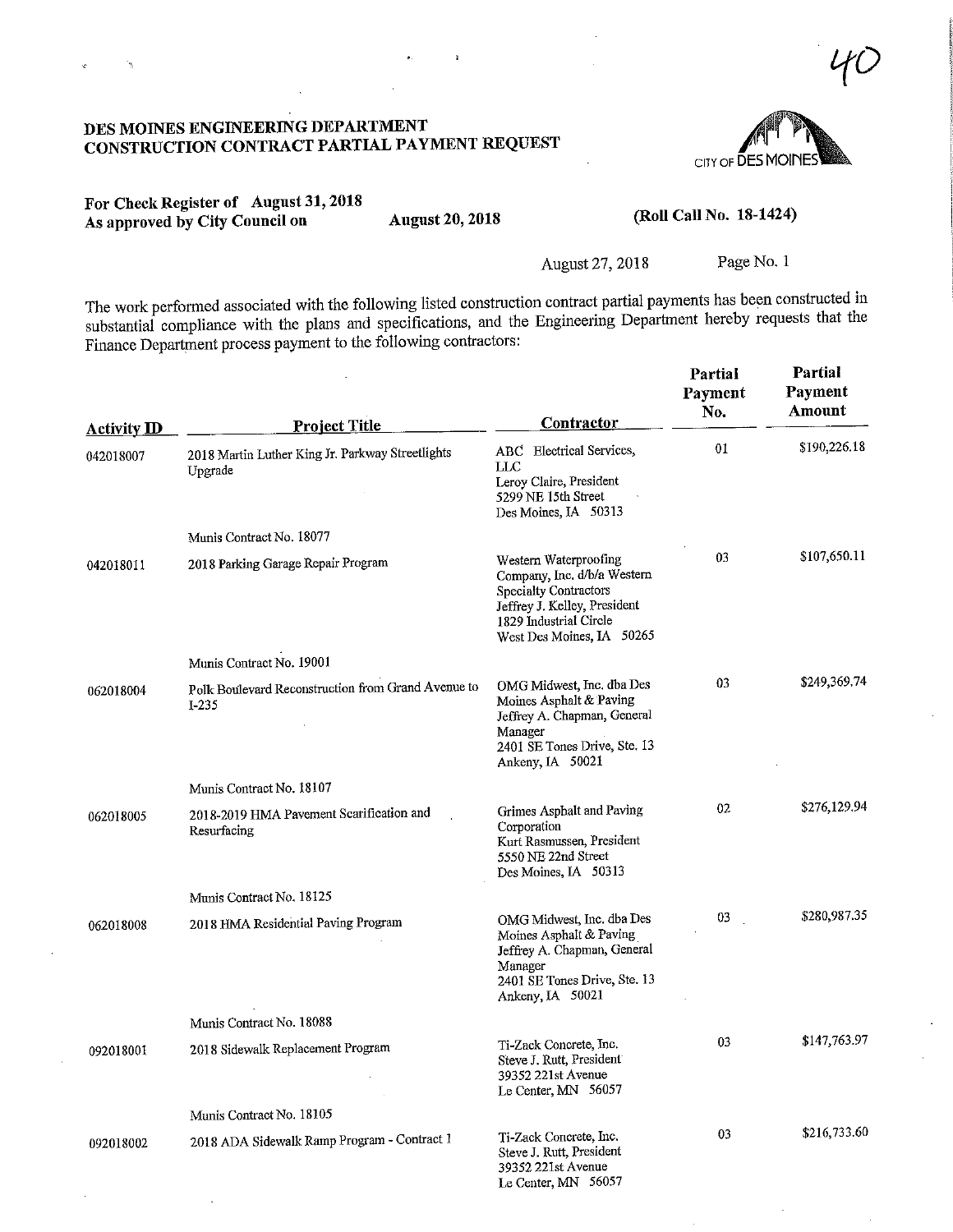#### For Check Register of August 31, 2018 As approved by City Council on August 20, 2018

 $\bar{\mathbf{r}})$ 

### (Roll Call No. 1S-1424)

August 27, 2018

Page No. 2

CITY OF DES MOINES

| <b>Activity ID</b> | <b>Project Title</b>                            | Contractor                                                                                                                        | Partial<br>Payment<br>No. | <b>Faruai</b><br>Payment<br>Amount |
|--------------------|-------------------------------------------------|-----------------------------------------------------------------------------------------------------------------------------------|---------------------------|------------------------------------|
|                    | Munis Contract No. 18121                        |                                                                                                                                   |                           |                                    |
| 092018004          | 2018 Brick Sidewalk Repair and Improvements     | Minturn, Inc.<br>Clinton M. Rhoads, President<br>144 W. Front Street<br>Brooklyn, IA 52211                                        | 05                        | \$36,314.23                        |
|                    | Munis Contract No. 18099                        |                                                                                                                                   |                           |                                    |
| 092018005          | 2018 Neighborhood Sidewalk Program              | Ti-Zack Concrete, Inc.<br>Steve J. Rutt, President<br>39352 221st Avenue<br>Le Center, MN 56057                                   | 02                        | \$157,429.25                       |
|                    | Munis Contract No. 18118                        |                                                                                                                                   |                           |                                    |
| 102016009          | Fire Station No. 5 and No. 9 Reroofing          | Southern Minnesota Urethanes,<br><b>LLC</b><br>Steven W. Popplewell,<br>President-Owner<br>9024 Loomis Rd.<br>Caledonia, MN 55921 | 04                        | \$57,274.62                        |
|                    | Munis Contract No. 17054                        |                                                                                                                                   |                           |                                    |
| 102018002          | 2018 Municipal Buildings Reroofing - Contract I | Rubber Roofing Systems, Inc.<br>David A. Casey, President<br>2185 S.E. 1st Street<br>West Des Moines, IA 50265                    | 04                        | \$4,708.50                         |
| 112018010          | Riverview Park Grading                          | <b>Elder Corporation</b><br>Jared R. Elder II, President<br>5088 E. University Avenue<br>Des Moines, IA 50327                     | 02                        | \$46,535.75                        |
|                    | Munis Contract No. 19010                        |                                                                                                                                   |                           |                                    |
| 122018001          | Forest Avenue Bridge Rehabilitation             | Cramer and Associates, Inc.<br>Robert Cramer, President/CAO<br>3100 S.W. Brookside Drive<br>Grimes, IA 50111                      | 04                        | \$72,983.11                        |

Munis Contract No. 18120

Requested by:

Walur

Steven L. Naber, P.E. Des Moines City Engineer

ec: City Clerk

Funds available:

<u>ND</u>

Robert L. Fagen Des Moines Finance Director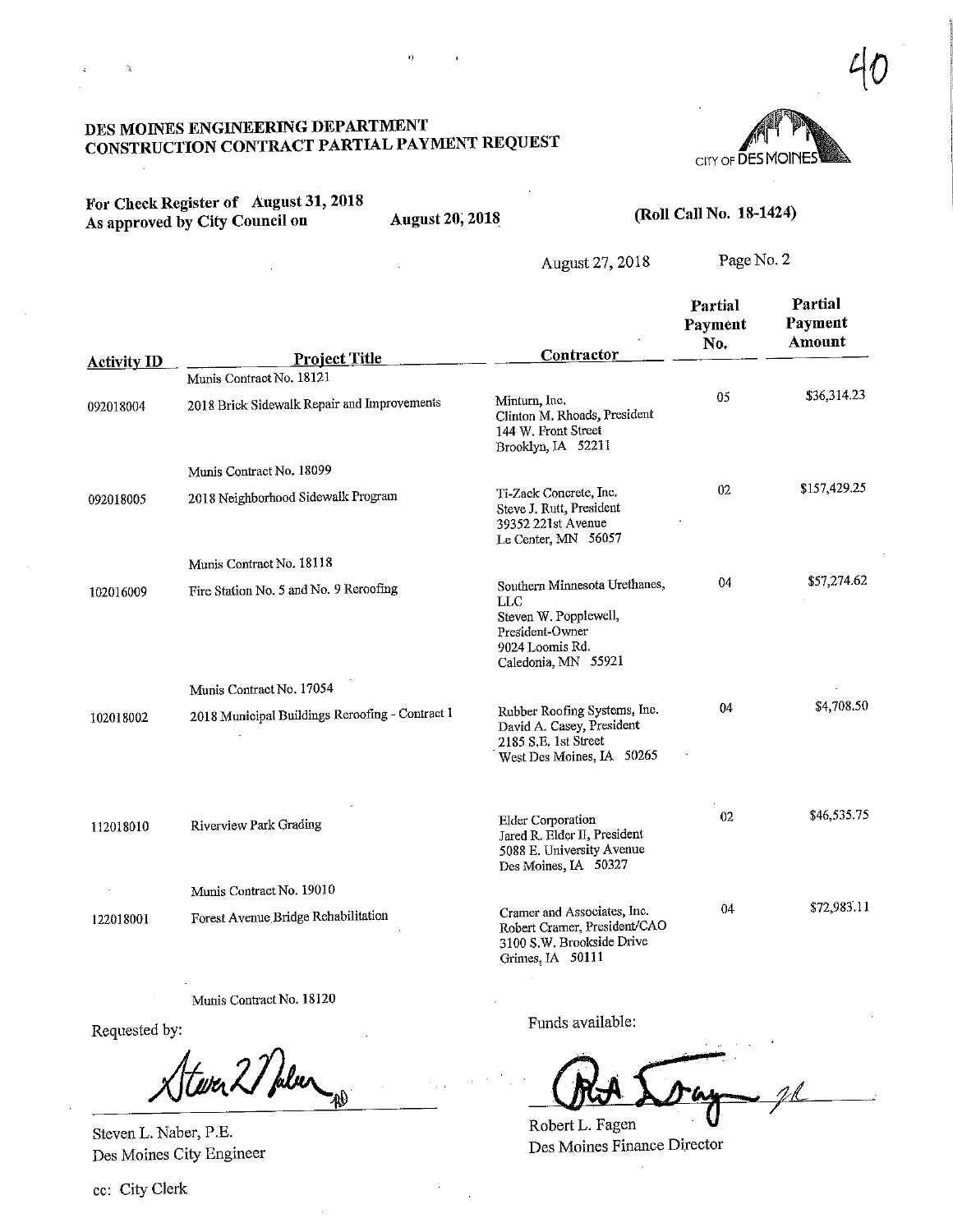CITY OF DES MOINE  $\boldsymbol{w}$ 

#### For Check Register of September 7, 2018<br>As approved by City Council on August 20, 2018 As approved by City Council on

 $\mathbb{R}^2$ 

#### (Roll Call No. 18-1424)

September 04, 2018 Page No. 1

The work performed associated with the following listed construction contract partial payments has been constructed in substantial compliance with the plans and specifications, and the Engineering Department hereby requests that the Finance Department process payment to the following contractors:

| <b>Activity ID</b> | <b>Project Title</b>                                                                             | Contractor                                                                                                                                         | Partial<br>Payment<br>No. | Partial<br>Payment<br>Amount |
|--------------------|--------------------------------------------------------------------------------------------------|----------------------------------------------------------------------------------------------------------------------------------------------------|---------------------------|------------------------------|
| 042017011          | 2017 Parking Garage Repair Program                                                               | E & H Restoration, L.L.C.<br>Mark F. Emde, President<br>1926 Comenitz Drive<br>Dayenport, IA 52802                                                 | 07                        | \$23,758.90                  |
|                    | Munis Contract No. 18011                                                                         |                                                                                                                                                    |                           |                              |
| 042017012          | 2017 Traffic Signal Repairs and E. Grand Complete<br><b>Street Conversion</b>                    | Iowa Signal Inc.<br>Wayne Lesley, President<br>3711 SE Capitol Circle<br>Grimes, IA 50111                                                          | 05                        | $$31,767.21$ .               |
|                    | Munis Contract No. 18017                                                                         |                                                                                                                                                    |                           |                              |
| 062016001          | E. 42nd Street and Hubbell Avenue Intersection<br>Improvements                                   | Absolute Concrete<br>Construction, Inc.<br>Matt Triggs, President<br>505 1st Avenue<br>Slater, IA 50244                                            | 06                        | \$128,100.35                 |
|                    | CS-TSF-1945(827)--85-77, UST-006-4(179)--4A-77                                                   |                                                                                                                                                    |                           |                              |
|                    | Munis Contract No. 18076                                                                         |                                                                                                                                                    |                           |                              |
| 062017008          | 2017 City-wide PCC Pavement Restoration Program                                                  | TK Concrete Inc.<br>Tony J. Ver Meer, President<br>1608 Fifield Road<br>Pella, IA 50219                                                            | 10                        | \$20,245.84                  |
|                    | Munis Contract No. 17143                                                                         |                                                                                                                                                    |                           |                              |
| 062017016          | E. McKinley Avenue Reconstruction from S.E. 7th<br>Street to S.E. 14th Street with Access Bridge | Corell Contractor, Inc.<br>Grant S. Corell, President<br>1300 Lincoln Street<br>West Des Moines, IA 50265                                          | 09                        | \$744,047.90                 |
|                    | Munis Contract No. 17145                                                                         |                                                                                                                                                    |                           |                              |
| 062018008          | 2018 HMA Residential Paving Program                                                              | OMG Midwest, Inc. dba Des<br>Moines Asphalt & Paving<br>Jeffrey A. Chapman, General<br>Manager<br>2401 SE Tones Drive, Ste. 13<br>Ankeny, IA 50021 | 04                        | \$154,552.98                 |
|                    | Munis Contract No. 18088                                                                         |                                                                                                                                                    |                           |                              |
| 072017001          | Near West Side Sewer Separation Phase 1                                                          | S. J. Louis Construction, Inc.<br>James L. Schueller, President<br>1351 Broadway Street West<br>P.O. Box 459<br>Rockville, MN 56369                | 10                        | \$127,228.93                 |
|                    | Munis Contract No. 17159                                                                         |                                                                                                                                                    |                           |                              |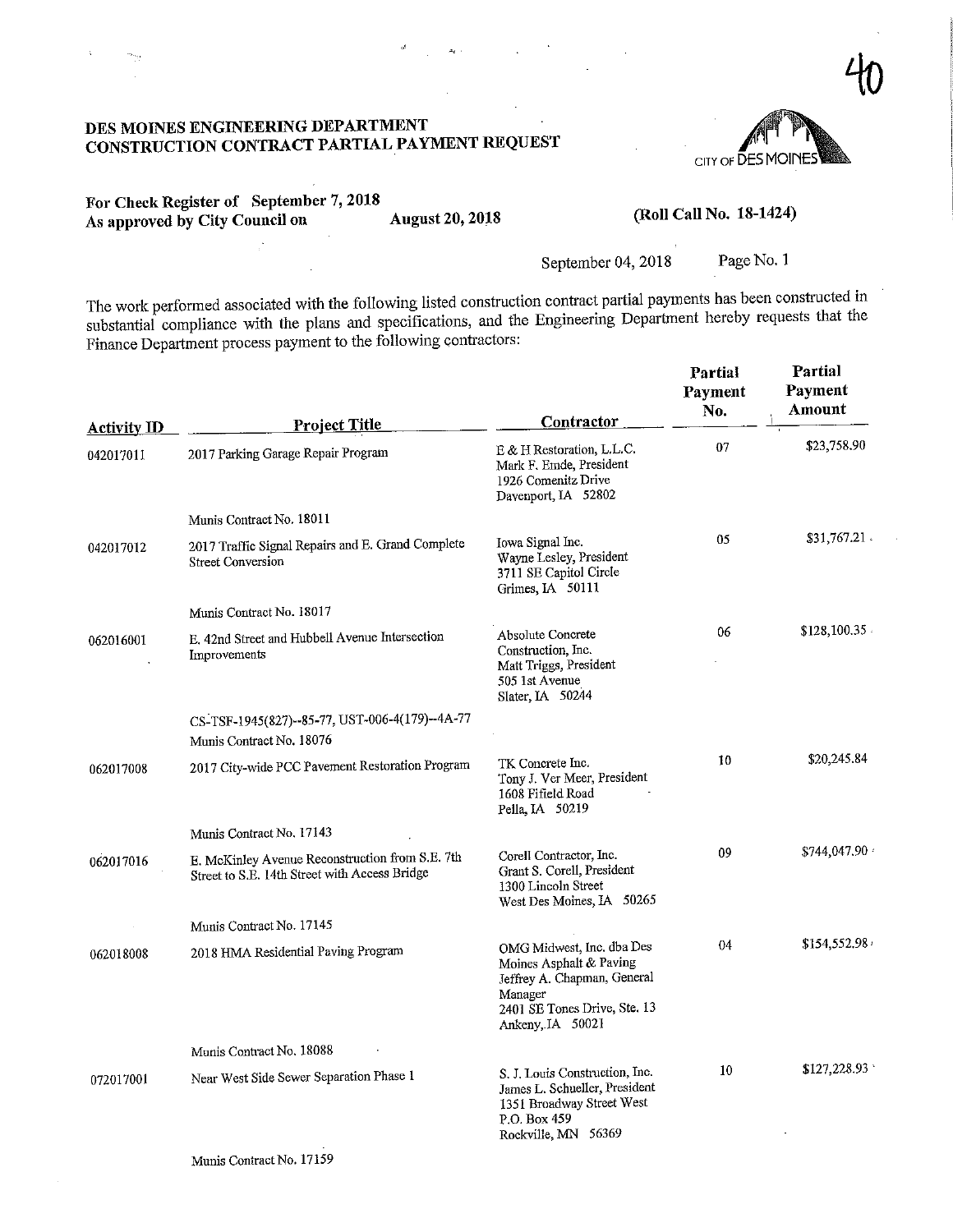

For Check Register of September 7, 2018<br>As approved by City Council on August 20, 2018 As approved by City Council on

J.

 $\bar{\mathbf{x}}$ 

 $\gamma = -\lambda \sqrt{t}$ 

#### (Roll Call No. 18-1424)

September 04, 2018 Page No. 2

|                                            |                                                                           | Contractor                                                                                                     | Partial<br>Payment<br>No. | Partial<br>Payment<br>Amount |
|--------------------------------------------|---------------------------------------------------------------------------|----------------------------------------------------------------------------------------------------------------|---------------------------|------------------------------|
| <b>Activity ID</b><br>112017006<br>$\cdot$ | <b>Project Title</b><br>Tower Park and Sheridan Park Water Playgrounds    | Minturn, Inc.<br>Clinton M. Rhoads, President<br>144 W. Front Street<br>Brooklyn, IA 52211                     | 01                        | \$90,442.31                  |
|                                            | Munis Contract No. 18139                                                  |                                                                                                                |                           |                              |
| 122013001                                  | Grand Avenue Bridge over the Des Moines River<br>Replacement              | Cramer and Associates, Inc.<br>Robert Cramer, President/CAO<br>3100 S.W. Brookside Drive<br>Grimes, IA 50111   | 25                        | \$42,006.61                  |
|                                            | STP-U-1945(813)--70-77<br>Munis Contract No. 17024                        |                                                                                                                |                           |                              |
| 122014008                                  | Locust Street Bridge over the Des Moines River                            | Cramer and Associates, Inc.<br>Robert Cramer, President/CAO<br>3100 S.W. Brookside Drive<br>Grimes, IA 50111   | 01                        | \$316,837.64                 |
|                                            | FHWA FY 2016 TIGER, STP-U-1945(838)--70-77<br>Munis Contract No. 19018    |                                                                                                                |                           |                              |
| 122017003                                  | Court Avenue, S.W. 1st Street, and Scott Avenue<br>Bridge Rehabilitations | Jasper Construction Services,<br>Inc.<br>Cliff Rhoads, President<br>928 N 19th Avenue East<br>Newton, IA 50208 | 05                        | \$791,135.26                 |

FHWA FY 2016 TIGER, STP-U-1945(839)--70-77 Munis Contract No. 18100

Requested by:

wer 2/ Julien 20

Steven L. Naber, P.E. Des Moines City Engineer

ec: City Clerk

 $\mathcal{A}$ 

Funds available:

 $\mathbf{v}$ 

 $-f_{\ell}$ 

 $Rovoint E. EE$ Des Moines Finance Du-ector

 $\mathcal{A}$